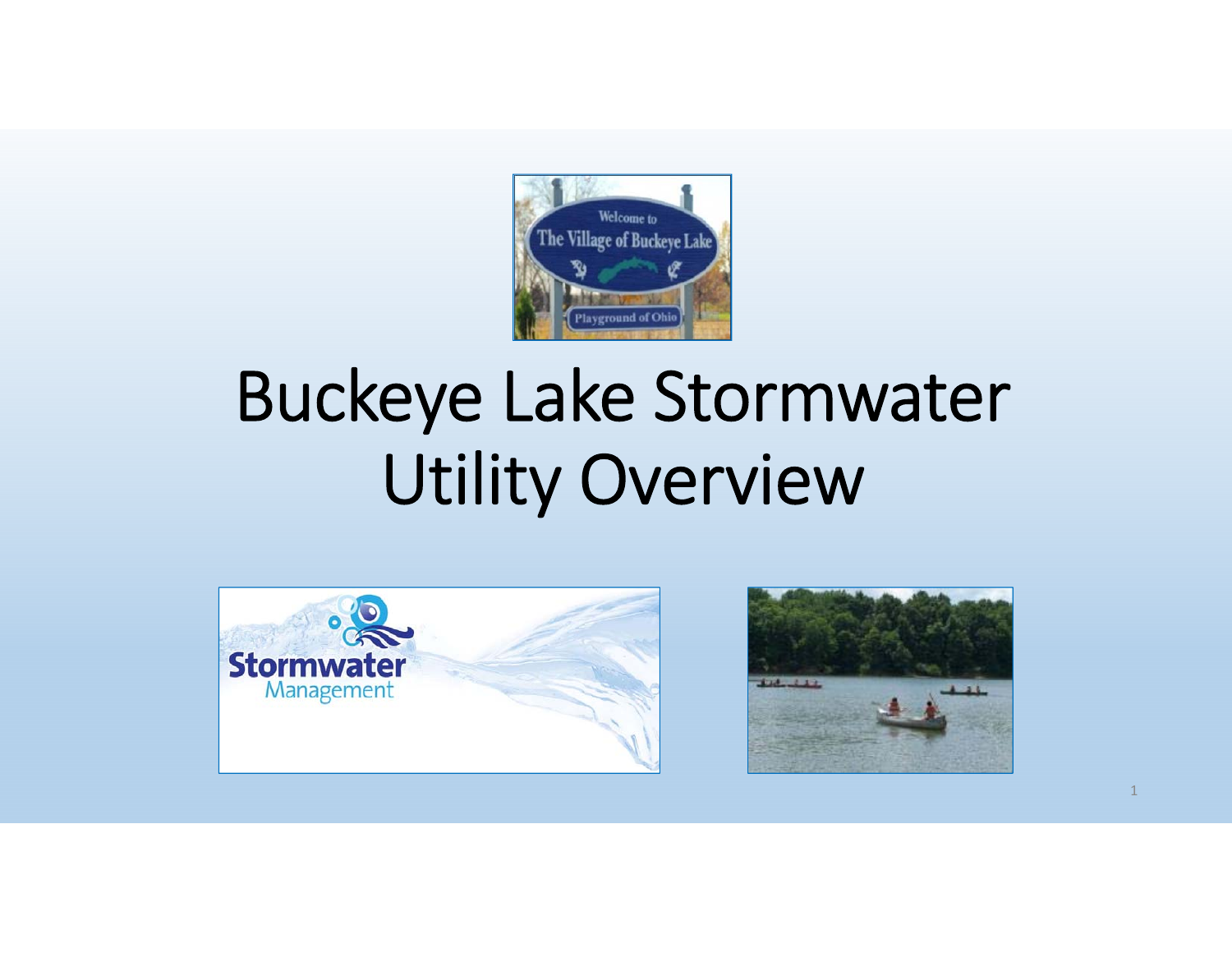### What is <sup>a</sup> Stormwater Utility?

- Stand‐alone utility service similar to the water utility service
- Dedicated to stormwater runoff planning and management
- Responsible for funding and performing stormwater system
	- **≻Operation**
	- $\triangleright$  Construction
	- Maintenance
- Generates revenues through fees for service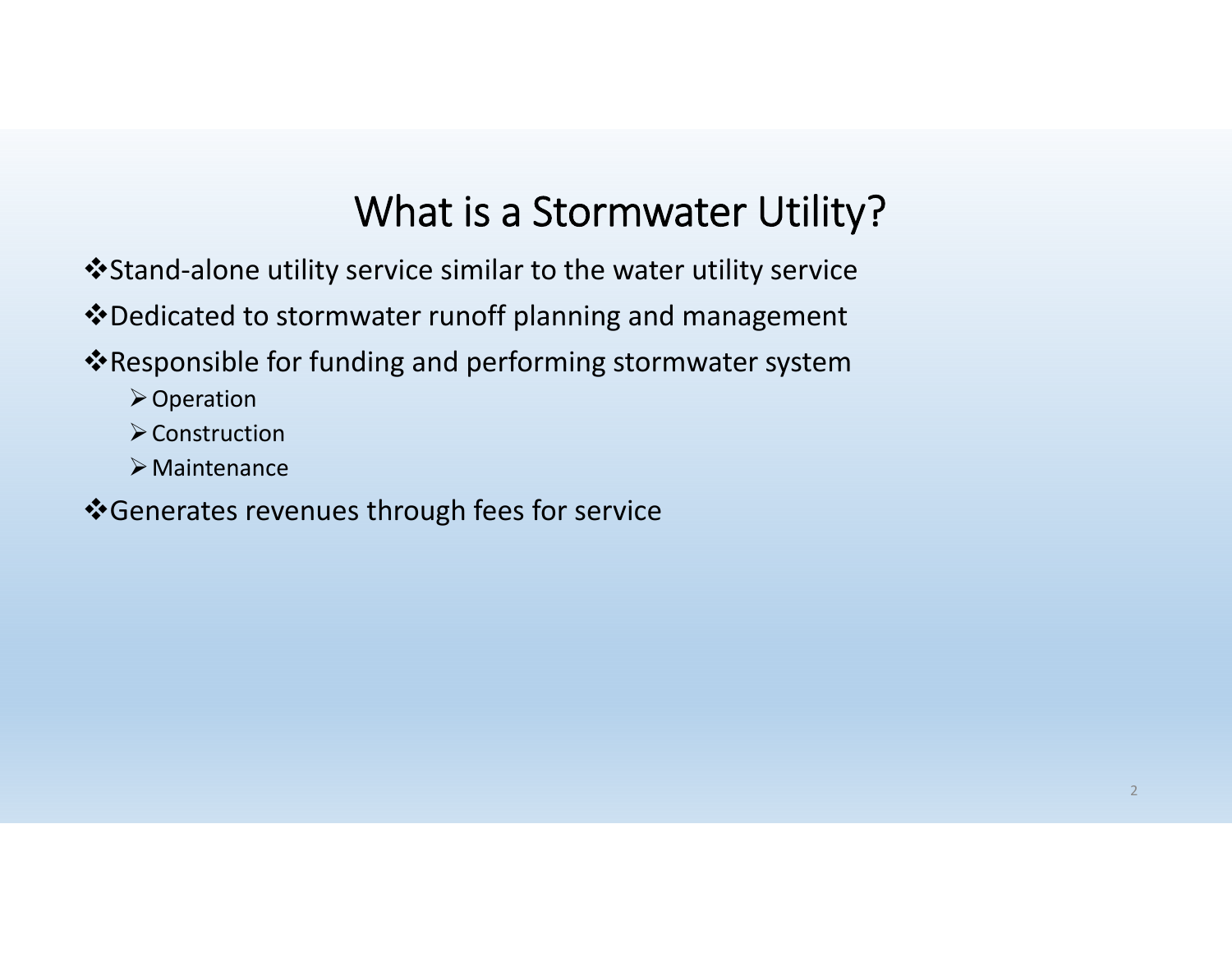# Why does the Village need <sup>a</sup> Stormwater Utility?

- $\dots$ No dedicated funding for stormwater system
	- $\triangleright$  Major improvements
	- $\triangleright$  Preventative maintenance
	- $\triangleright$  Repair
- Current budget only allows for emergency repairs
- Existing stormwater system is
	- $\triangleright$  Breaking down
	- $\triangleright$  Too small and insufficient
	- $\triangleright$  No longer effective
- Enforcement of the unfunded mandates from theOhio EPA and U.S. EPA.
- <sup>A</sup> comprehensive program is needed to control stormwater runoff



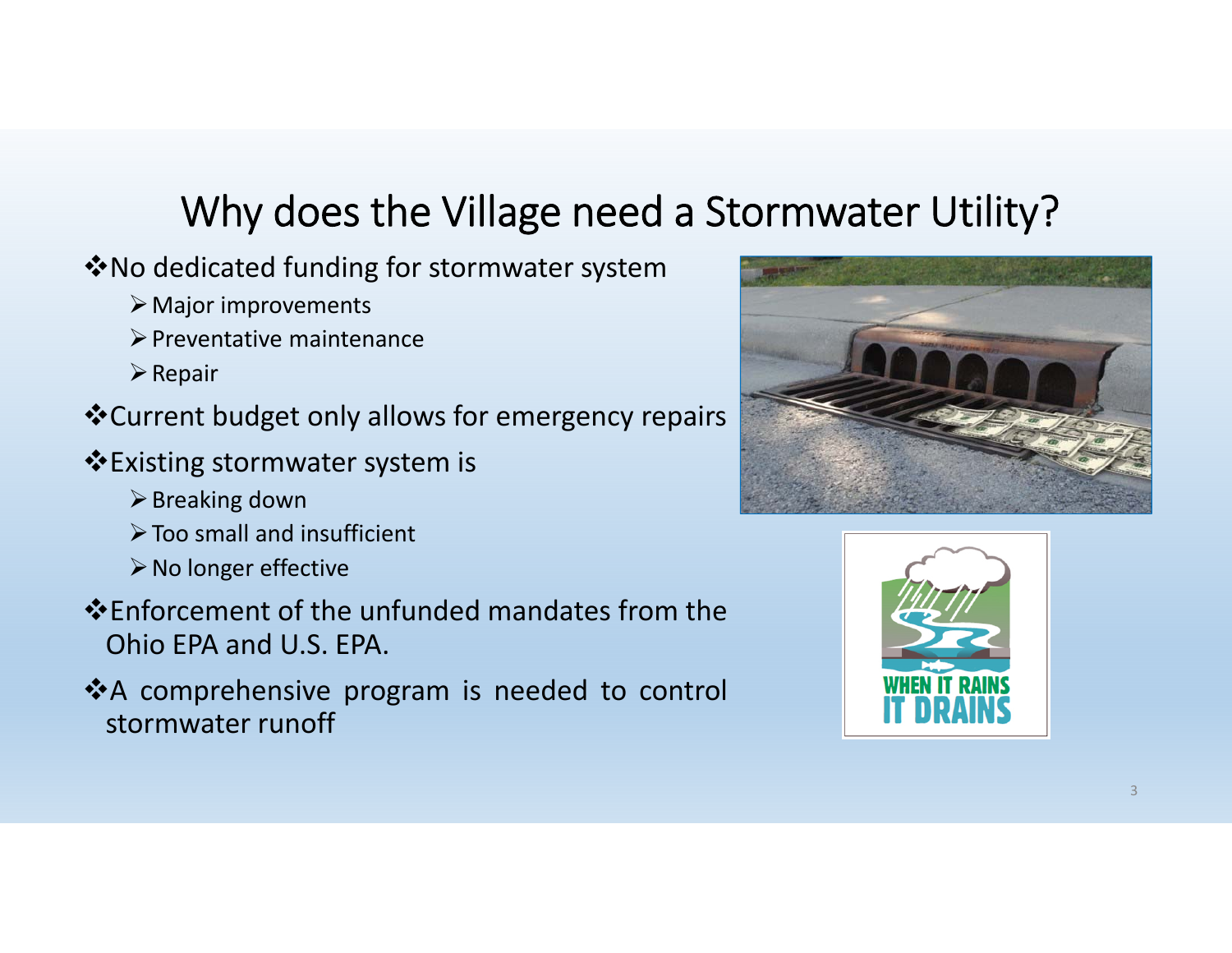

### What is stormwater runoff?

- $•$  **Stormwater runoff is precipitation from** rain or snow that does not soak into theground
- Impervious surfaces such as driveways, parking lots, sidewalks, streets and roofs prevent stormwater from naturally soaking into the ground
- Urban stormwater is the number onesource of surface water pollution in the U.S. and causes
	- $\triangleright$  public safety hazards
	- $\triangleright$  health risks
	- $\triangleright$  environmental threats
- Rainfall or irrigation ultimately drains into <sup>a</sup> Village maintained drainage system

Atypical city block generates more than 5 times the stormwater runoff of a woodlandarea of the same size.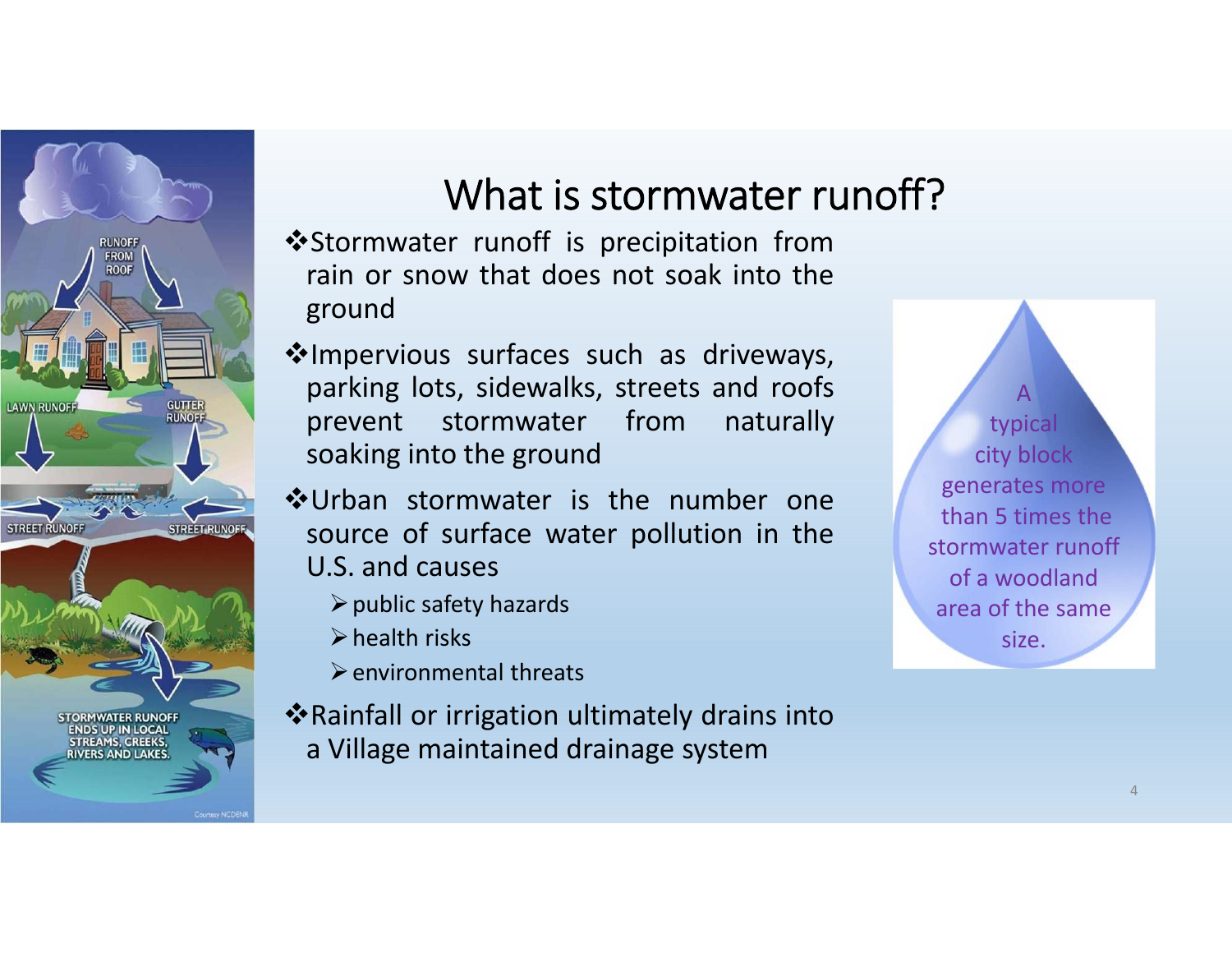### Why is stormwater runoff an issue?

 $\diamond$ **Flooding due to** 

Excessive runoff to downstream

 $\triangleright$  Back up

**❖ Pollution** 

Stormwater flow mobilizes contaminants andpollutants

Chemicals such as oil, pesticides, fertilizer, metals, trash, sediments and animal wastes

**❖Soil Erosion** 

Washes away topsoil and stream banks

Water Quality

Leading cause of nutrient contamination, leading to algae blooms and low oxygen levels, which can result in fish kills





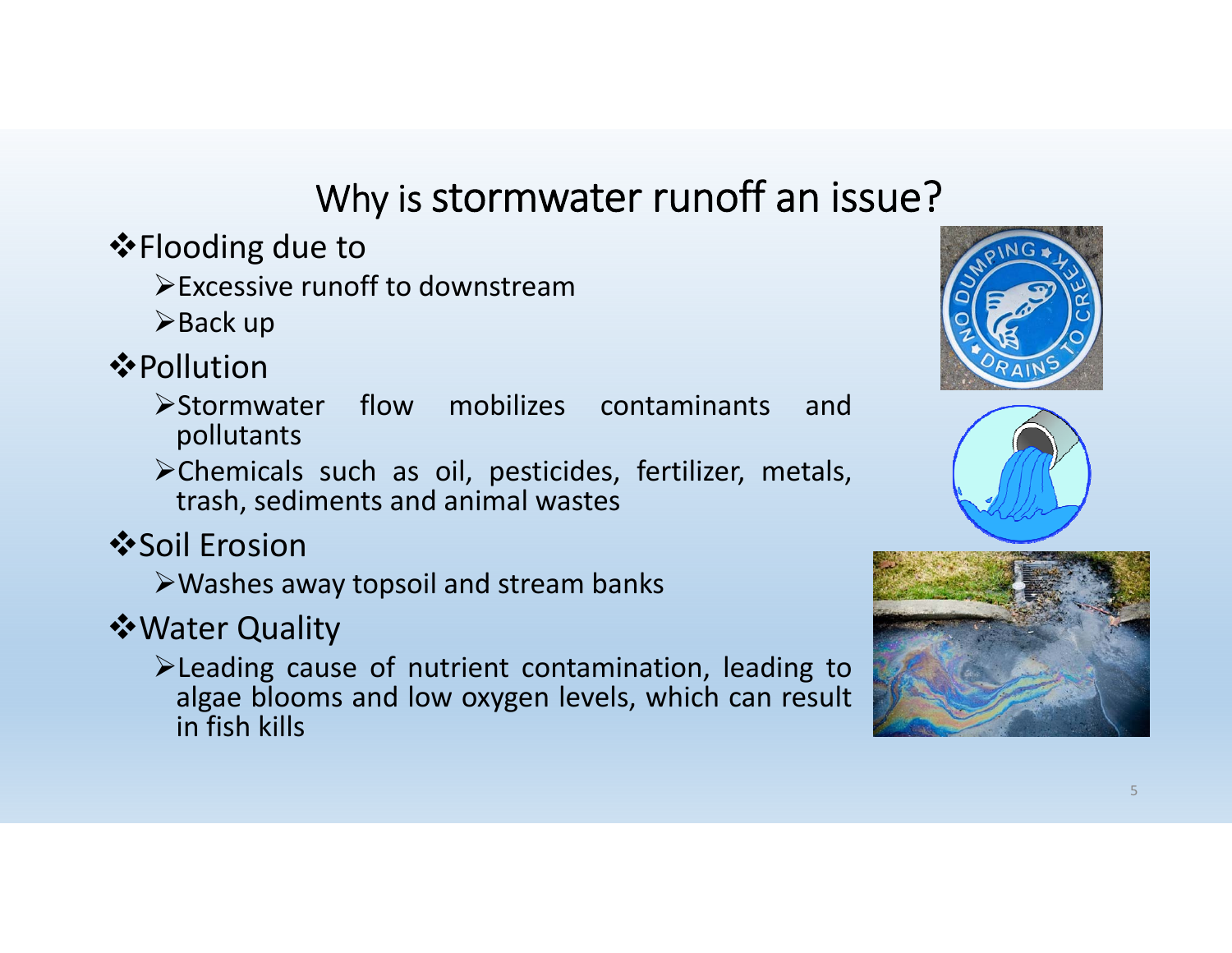### How does stormwater quality affect the environment?

- ❖ Contributes to erosion, which causes sediment build‐up in our streams and rivers
- ❖ Picks up a lot of things on its way to area streams and rivers
	- Litter, road salt, lawn and garden chemicals and more
	- Backyard mechanics that drain oil, antifreeze or gas into the storm sewer pose <sup>a</sup> threat to the environment.

#### Stormwater carrying harmful pollutants

- $\triangleright$  Destroys wildlife habitat
- $\triangleright$  Affects drinking water supplies
- Affects recreational activities such as swimming, fishing and water skiing

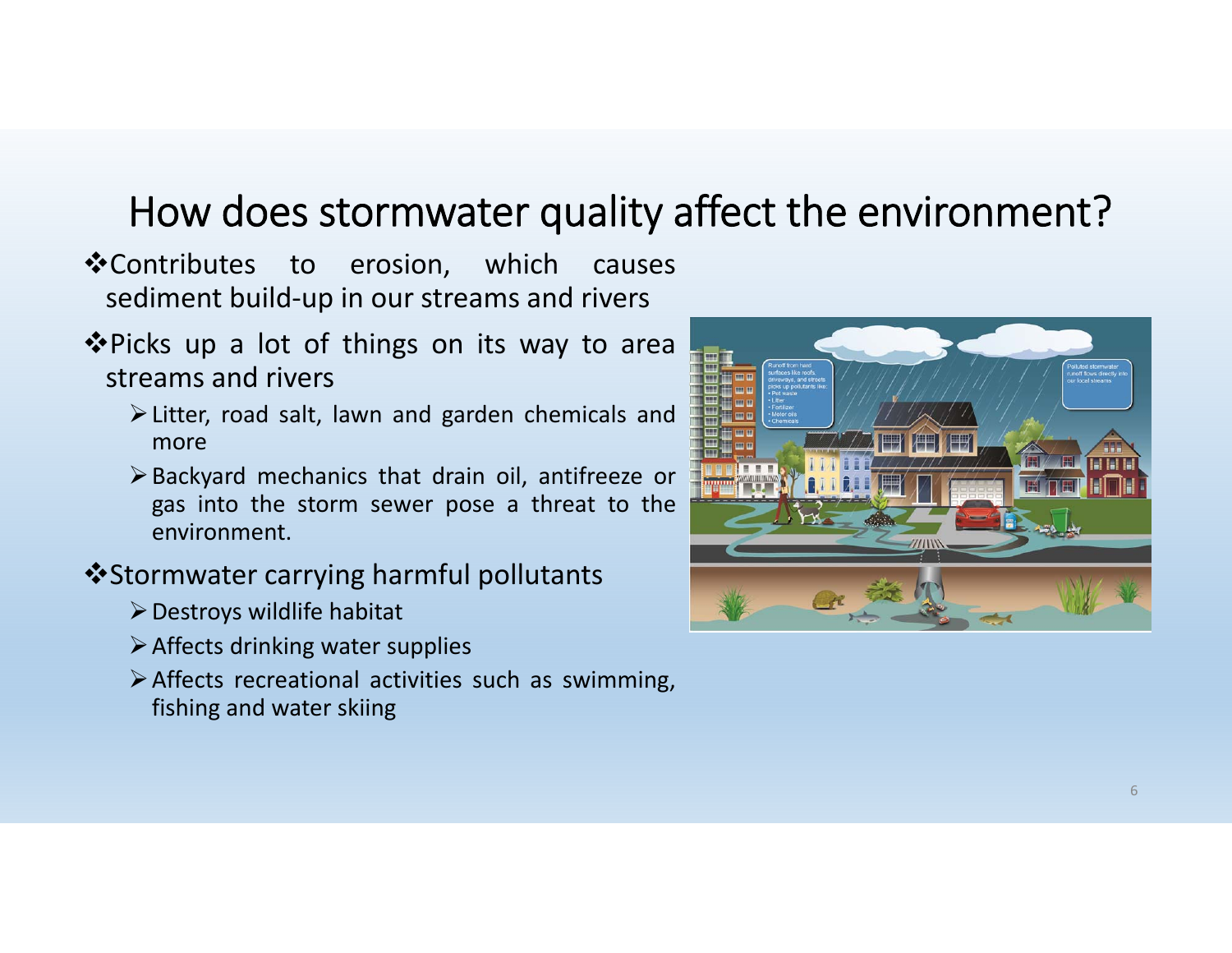# What are the causes of stormwater problems?

Urbanization

Growth and development increases stormwater runoff and pollutants

- **❖** Aging infrastructure
	- Pipes, culverts and inlets have <sup>a</sup> limited life expectance and must be repaired or replaced

### Changes in design standards

 $\triangleright$  Stormwater systems may be inadequate with respect to current standards and criteria

### **V**Inadequate planning and maintenance

- $\triangleright$  Failure to appropriate resources
- Neglecting to maintain current stormwater systems

#### Poor design and/or faulty construction

Developer plans and sites may not have been properly reviewed and inspected for potential problems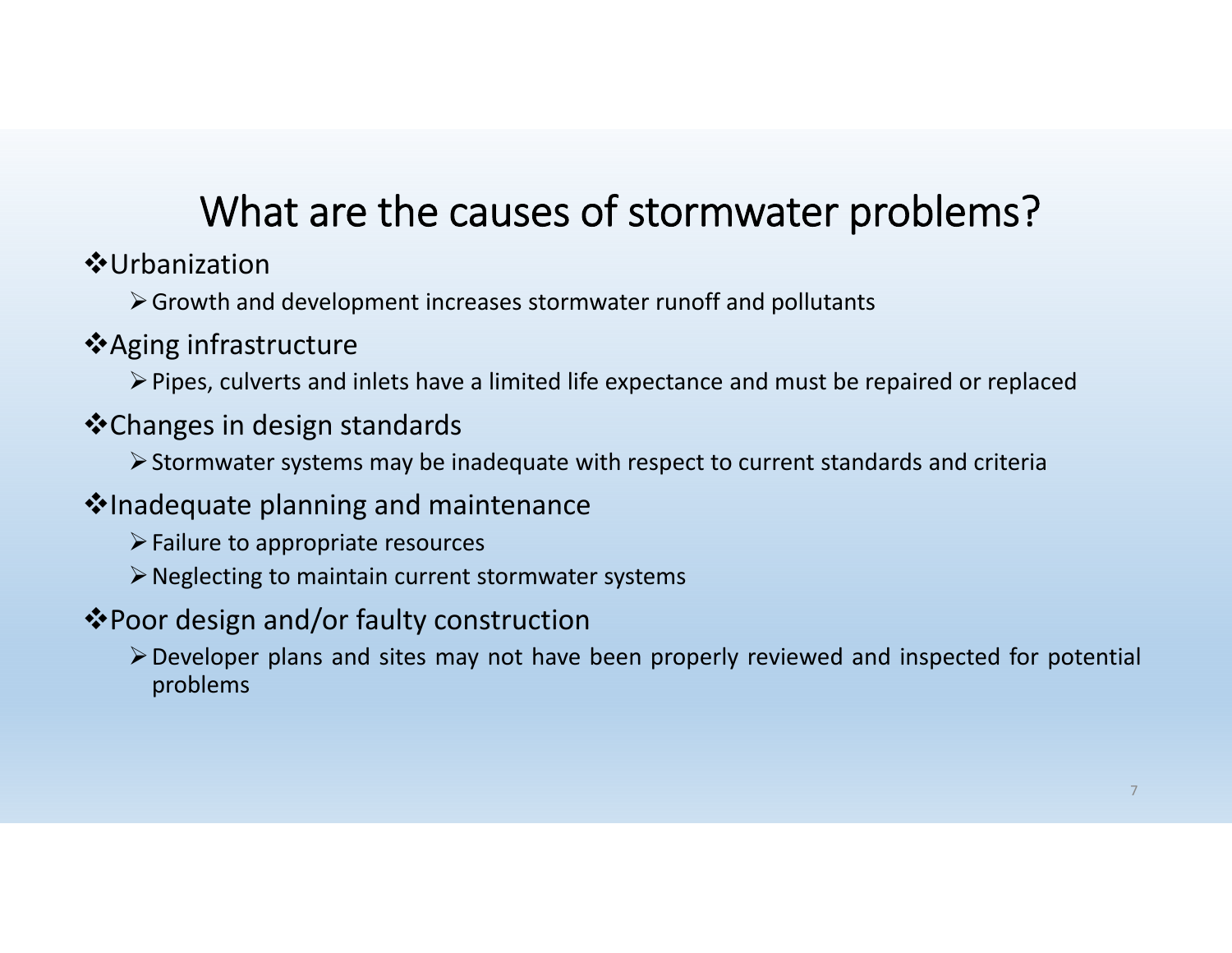# What can I expect from the Stormwater Utility?

#### New Program

- $\triangleright$  It will take time for the full effect of the Stormwater utility to be realized
- $\triangleright$  Improvements should be visible within a couple of years after implementation

#### **Expectations**

- $\triangleright$  Substantial improvements in stormwater system maintenance
- $\triangleright$  Better stormwater drainage and less flooding
- $\triangleright$  Improved water quality
- $\triangleright$  Compliance with EPA regulations



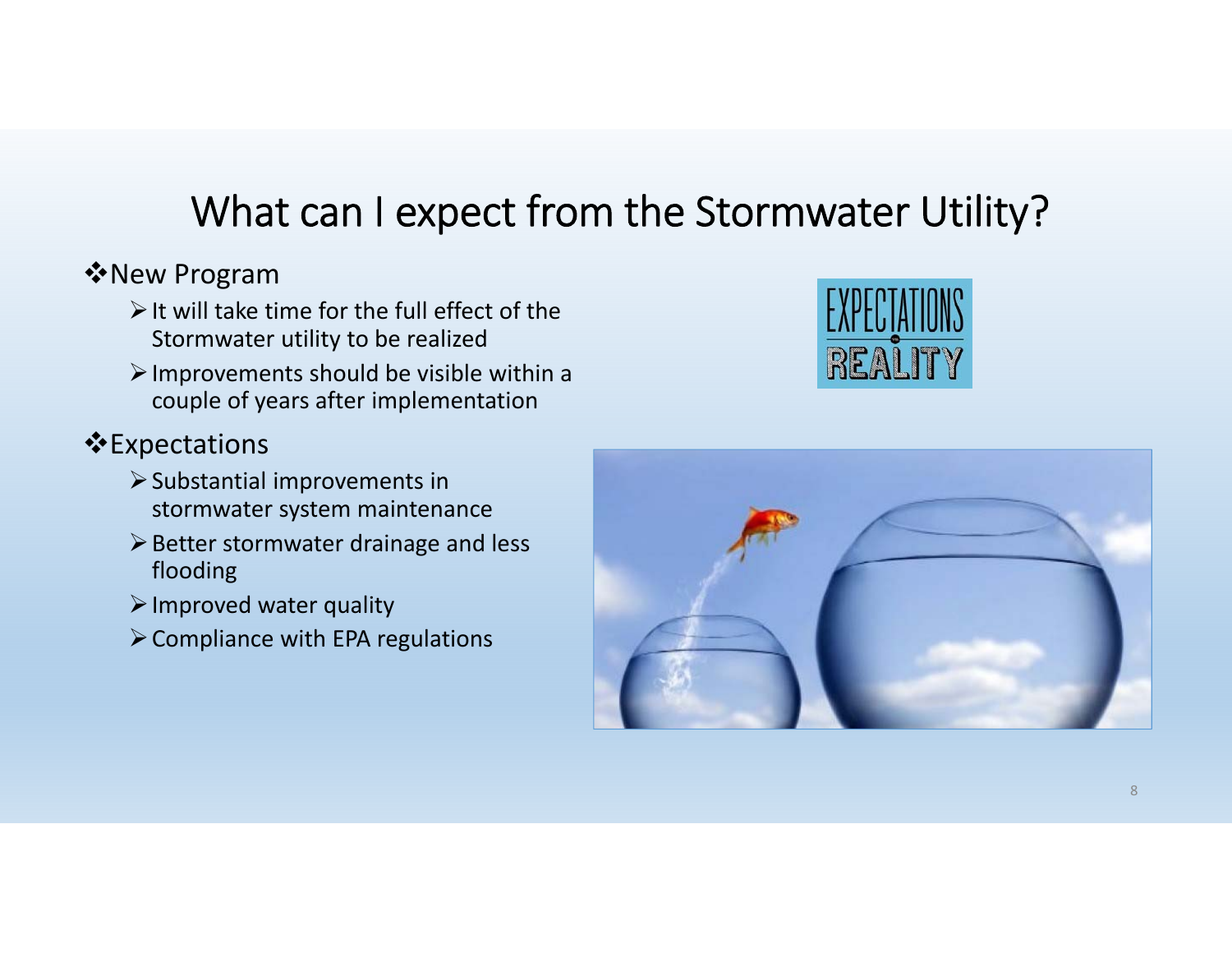### What will the generated revenue be used for?

### Generated revenue will be used to:

- $\triangleright$  Inspect, maintain and repair storm sewers and the stormwater system
- $\triangleright$  Ditch, swale and stream maintenance
- Address flooding issues and reduce flooding occurrences
- $\triangleright$  Improve quality of stormwater runoff (less contaminants and pollutants)
- $\triangleright$  Stormwater regulation compliance
- $\triangleright$  Street sweeping and litter, trash and debris control
- $\triangleright$  Establish leaf collection program









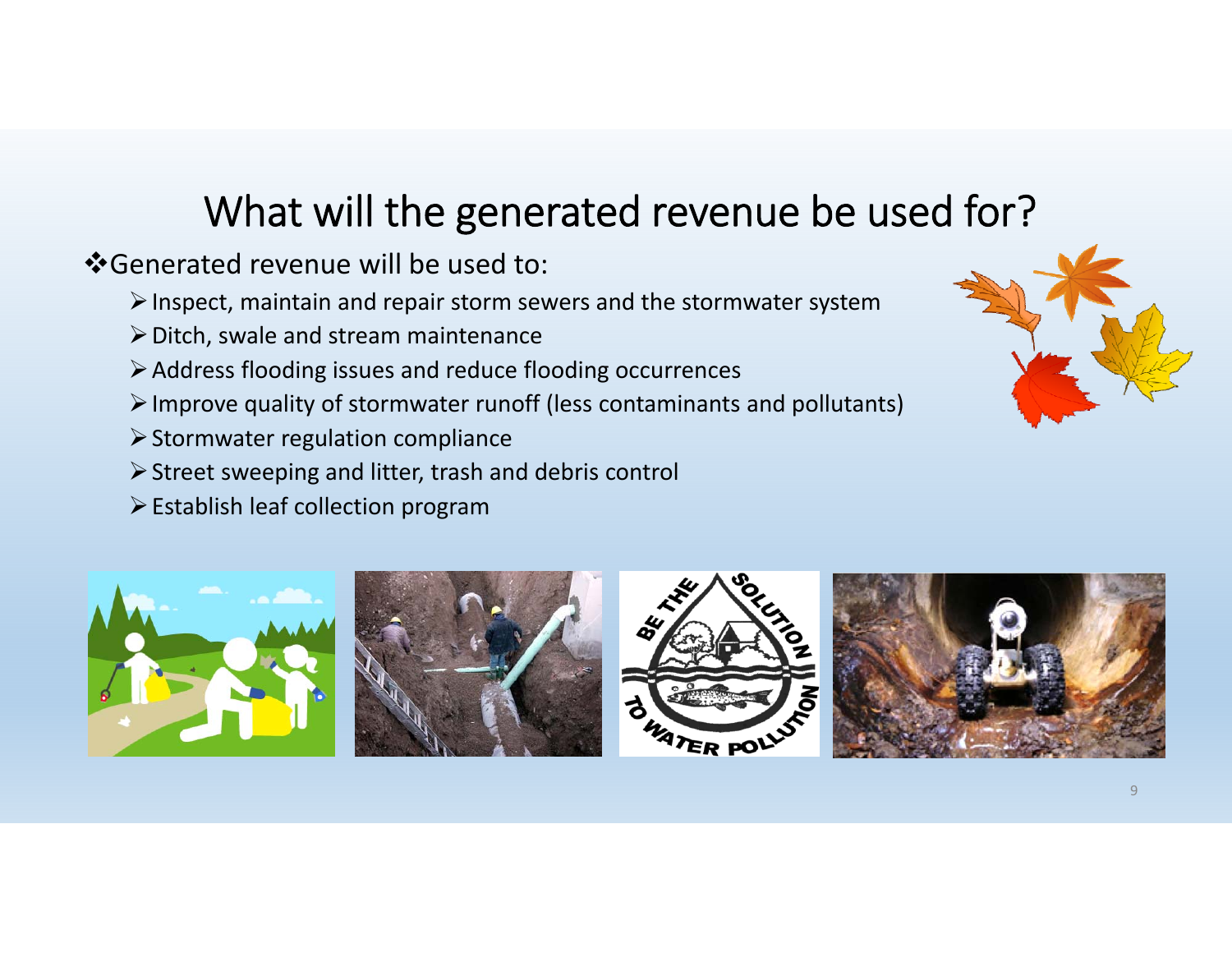### What is the basis for the Stormwater Utility fee? (Continued)

- $\triangleright$ Impervious area is used to calculate rates because impervious surfaces prevent water from being absorbed in the ground
- Impervious surfaces create more runoff and increase the rate atwhich stormwater drains from the area
- $\blacktriangleright$ Impervious surfaces provide the primary contribution to runoff for 90% of rainfall events



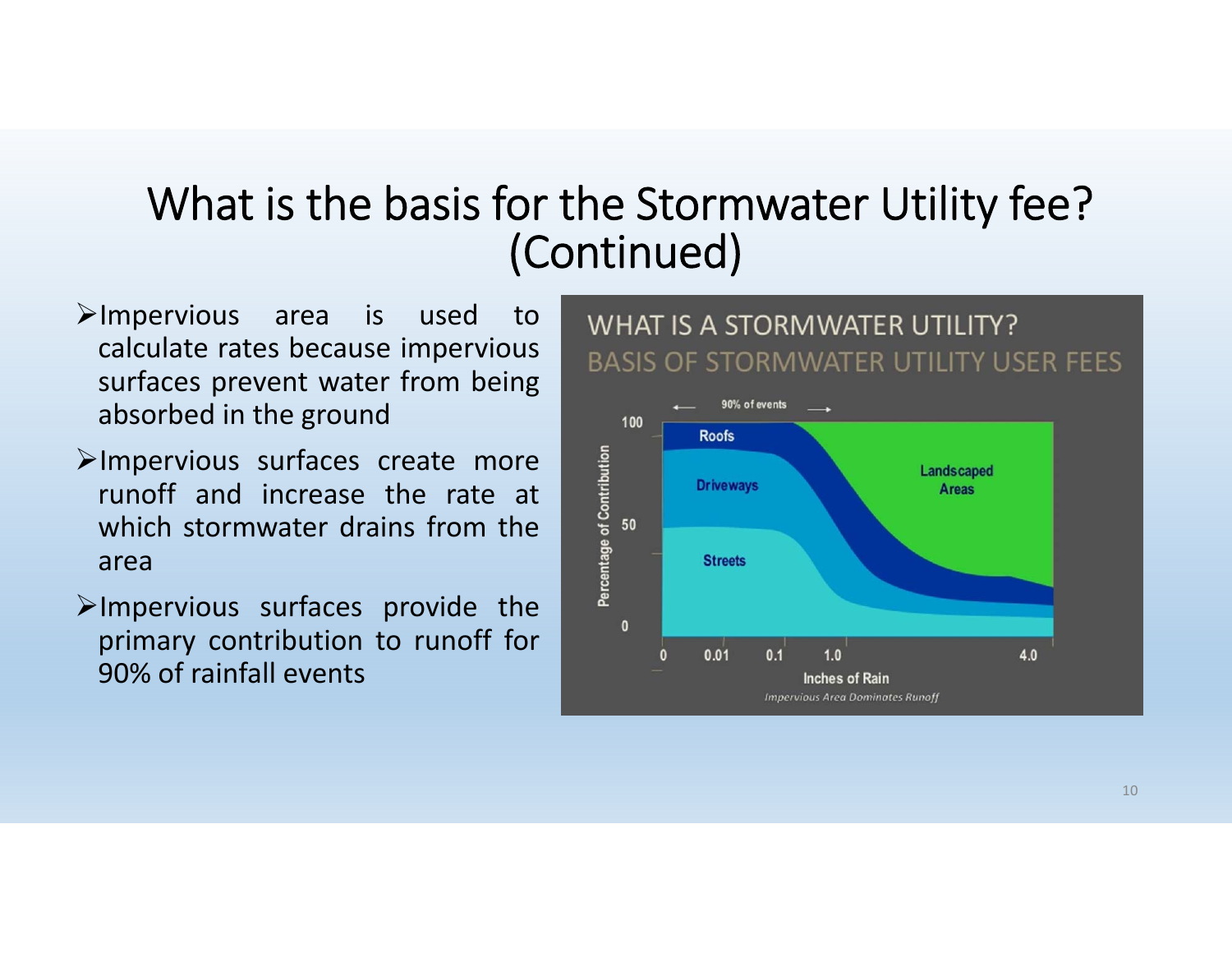### What is an impervious area?

#### \*Impervious surface areas:

- $\triangleright$  Include artificial structures
	- $\triangleright$  Pavements (roads, sidewalks, driveways and parking lots)
	- $\triangleright$  Coverage by impenetrable materials such as asphalt, concrete, brick, stone and rooftops
- Can't absorb stormwater
- $\triangleright$  Stormwater moves quickly over these surfaces into nearby storm sewers and streams
- $\triangleright$  Collect pollutants and contaminants that easily wash off with stormwater runoff





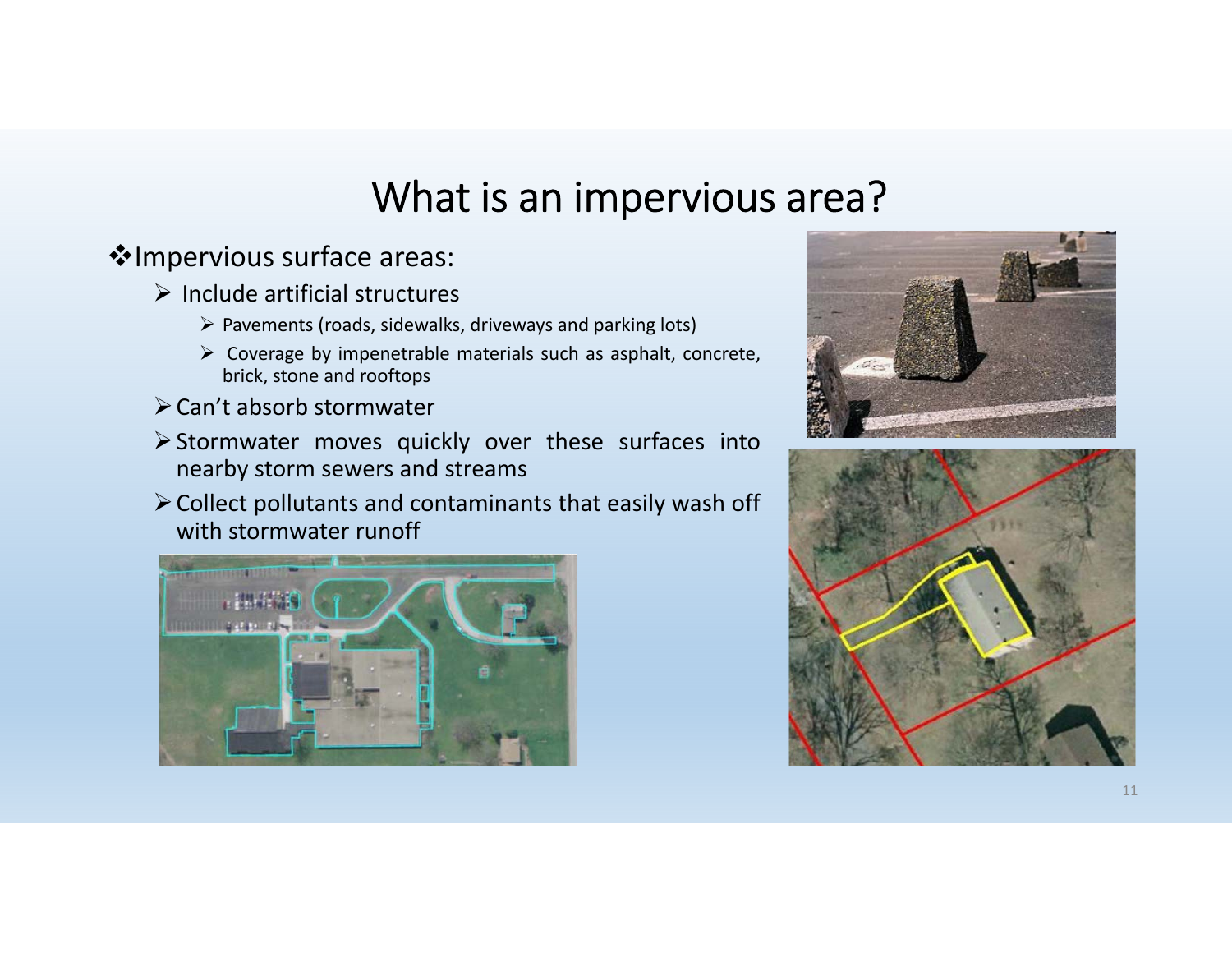# Who pays the Stormwater Utility service charge (fee)?

#### **PAYS:**

- $\triangleright$  Developed residential properties
- Developed non‐residential properties
	- Businesses & Industries
	- Schools & Churches
	- Vacant land with >250 square feet of impervious area

#### **DOES NOT PAY:**

- Undeveloped properties
	- Having less than or equal to two hundred fifty (250) square feet of impervious area
- Governmental properties
	- Village, township, county, state and federal properties
	- Responsible for their own stormwater programs that must comply with stormwater regulations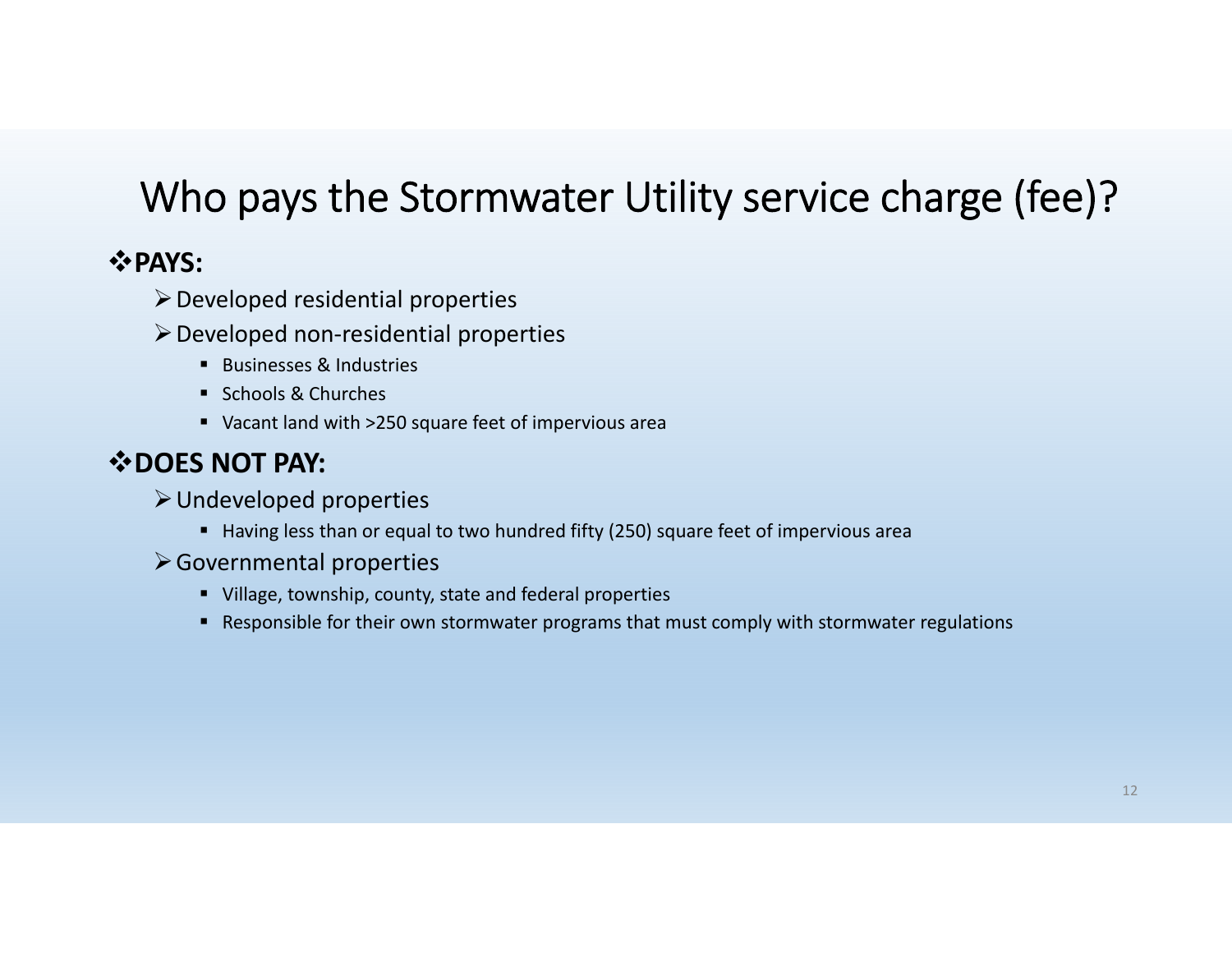### How is the service charge (fee) determined?

#### **V**Based on impervious surface area

- $\triangleright$  Impervious area is the best indicator of how much a property will use the stormwater system
- Impervious areas measured from Licking and Fairfield County GIS information
- Single family residential properties provide the basis for the fee rate
	- $\triangleright$  Formed the basis for the Stormwater Utility fee rate structure
	- Average amount of impervious area determined to be **2,700 square feet**
	- Defined to be **one (1) Equivalent Residential Unit (ERU)**

#### **V** Non-single family residential properties

- Amount of impervious area determined from County GIS
- Compare 2,700 square feet or <sup>1</sup> ERU to determine number of chargeable ERUs
- Example: **27,000 sq. ft. of impervious area equates to 10 ERUs** (Equivalent Residential Units)

#### **FEE CALCULATION**



**Mean Residential Impervious Area** is 2700 sq. ft.

Equals 1.0 ERU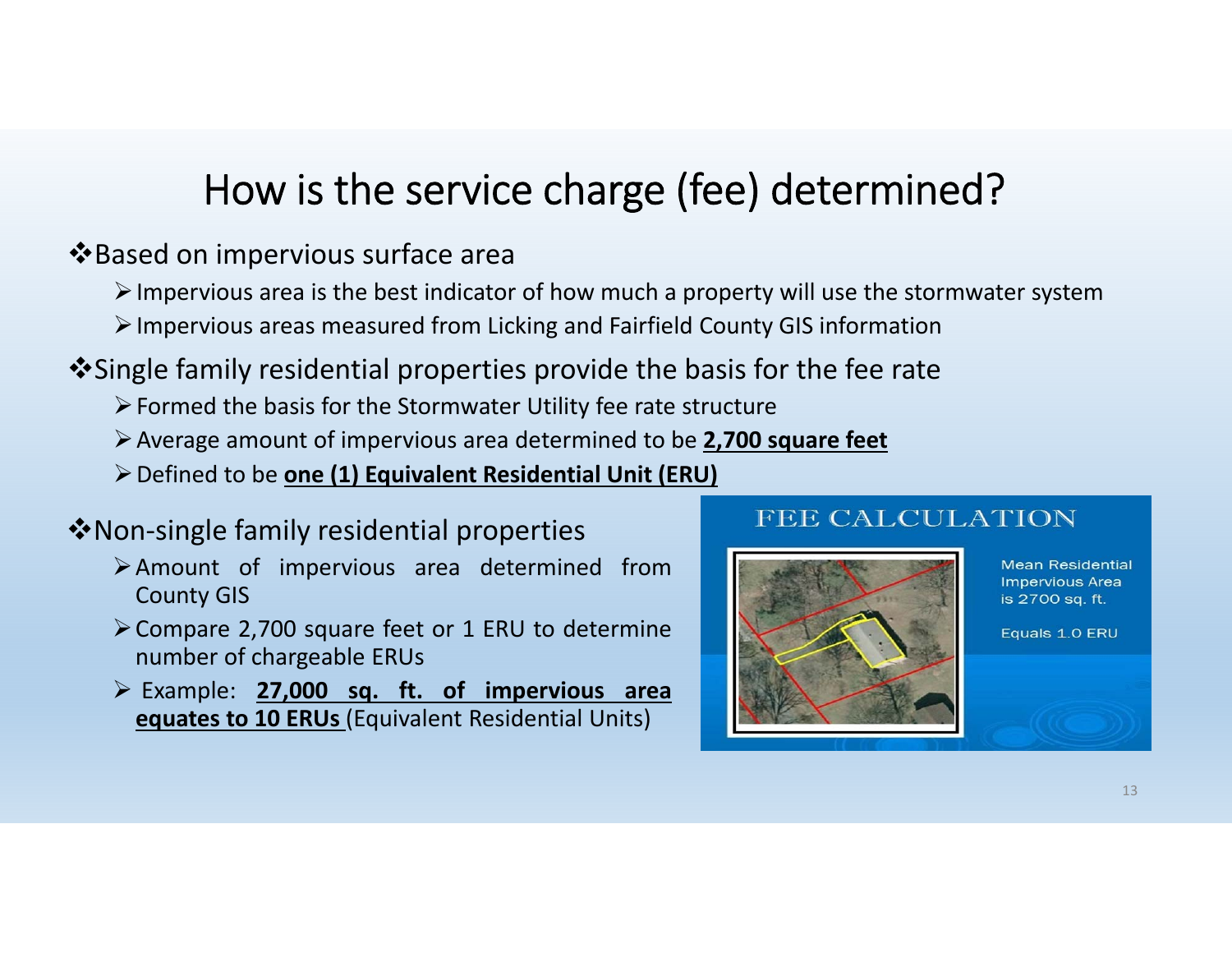### Why <sup>a</sup> Stormwater Utility fee instead of <sup>a</sup> tax?

- \*A property's value does not affect runoff, so property taxes are not the most equitable way to pay for Stormwater Utility services.
- For example:
	- <sup>A</sup> high‐rise building and <sup>a</sup> shopping mall may have similar value and pay similar property taxes
	- $\triangleright$  The shopping centre produces more stormwater runoff because of the amount of parking and rooftops
	- $\triangleright$  The impervious area method ensures the shopping centre pays a higher stormwater fee than the high rise building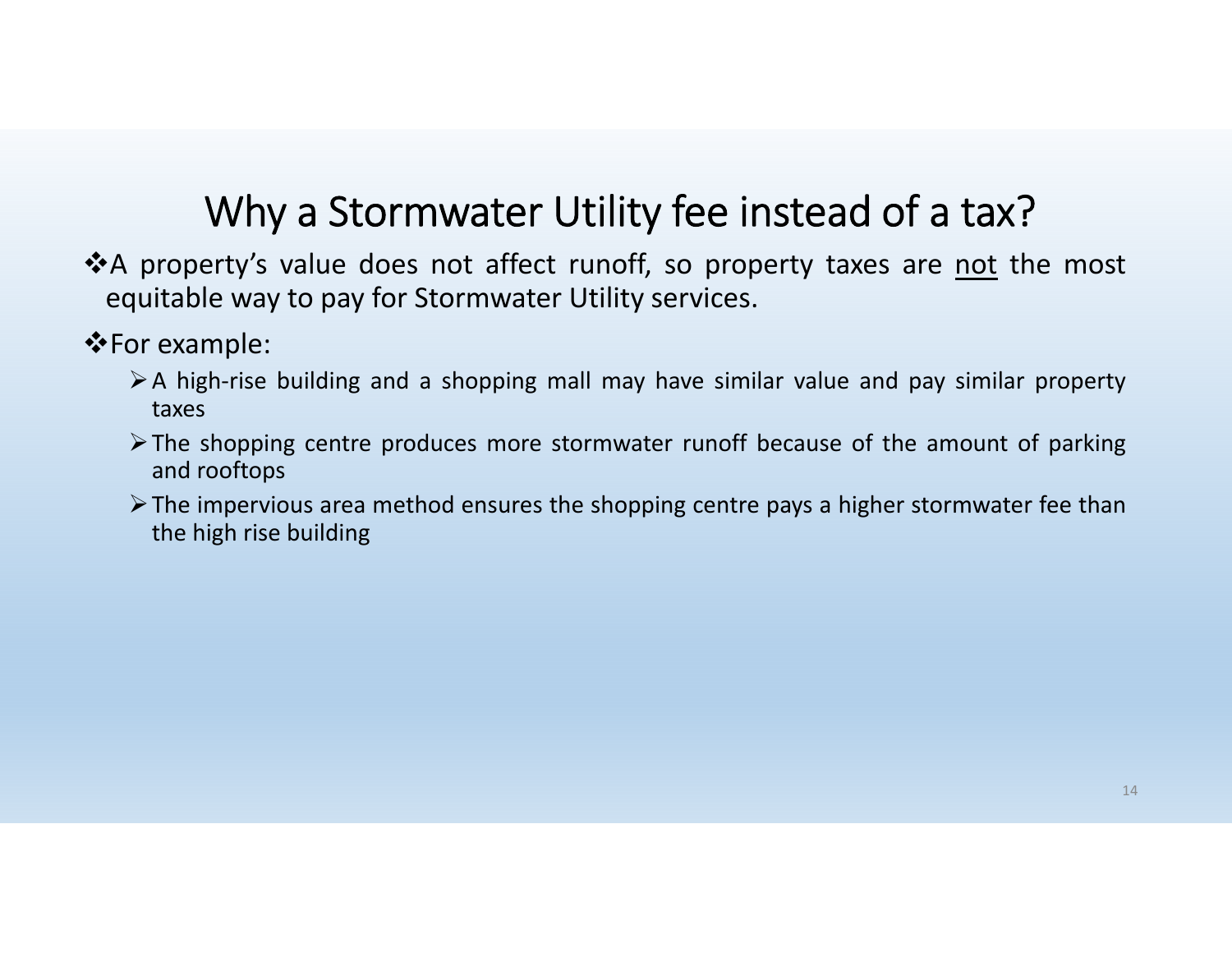# How will I be billed?

- The stormwater utility fee will be included as <sup>a</sup> separate line item on the water bill
- ❖If a property does not receive a water bill, a bill for the stormwater utility service charge will be issued. It will be billed to the property owner of record



### Are tax-exempt properties and non-profits billed?

#### **Yes**

- $\triangleright$  The stormwater utility fee is not a tax, but a fee based on the property's impervious areas
- $\triangleright$  If a property does not receive a water bill, a bill for the stormwater utility service charge will be issued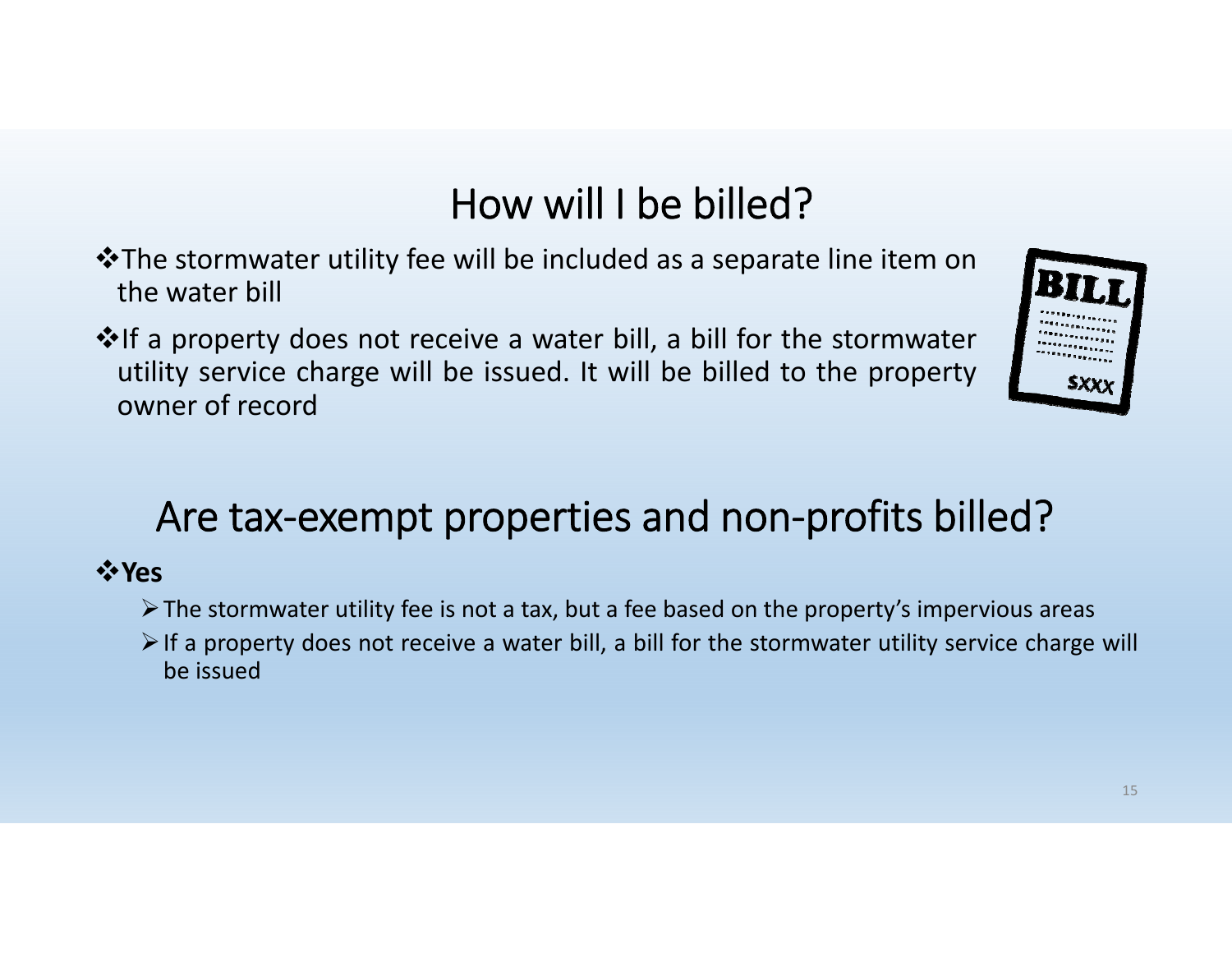# How much will I pay (fee rates)?

 $\dots$  Single family residential properties

- $\triangleright$  Pay \$4.00 per month per one (1) ERU for single family detached homes
- Residential duplexes will be treated the same as single‐family residential properties

### Developed non‐single family residential properties

- $\geq$ e.g., nonresidential, businesses, commercial and multi-family residential
- Charged based on the total amount of impervious area on the site and the resulting equivalent ERUs, at <sup>a</sup> rate of \$4.00 per ERU per month
- Example: 27,000 sq. ft. of impervious area equates to 10 ERUs which results in <sup>a</sup> stormwater utility service charge (fee) of \$40.00 per month
	- $(10$  ERU x \$4.00/ERU = \$40.00)
- May receive up to 50% reduction in stormwater charges based on approved stormwater credit policy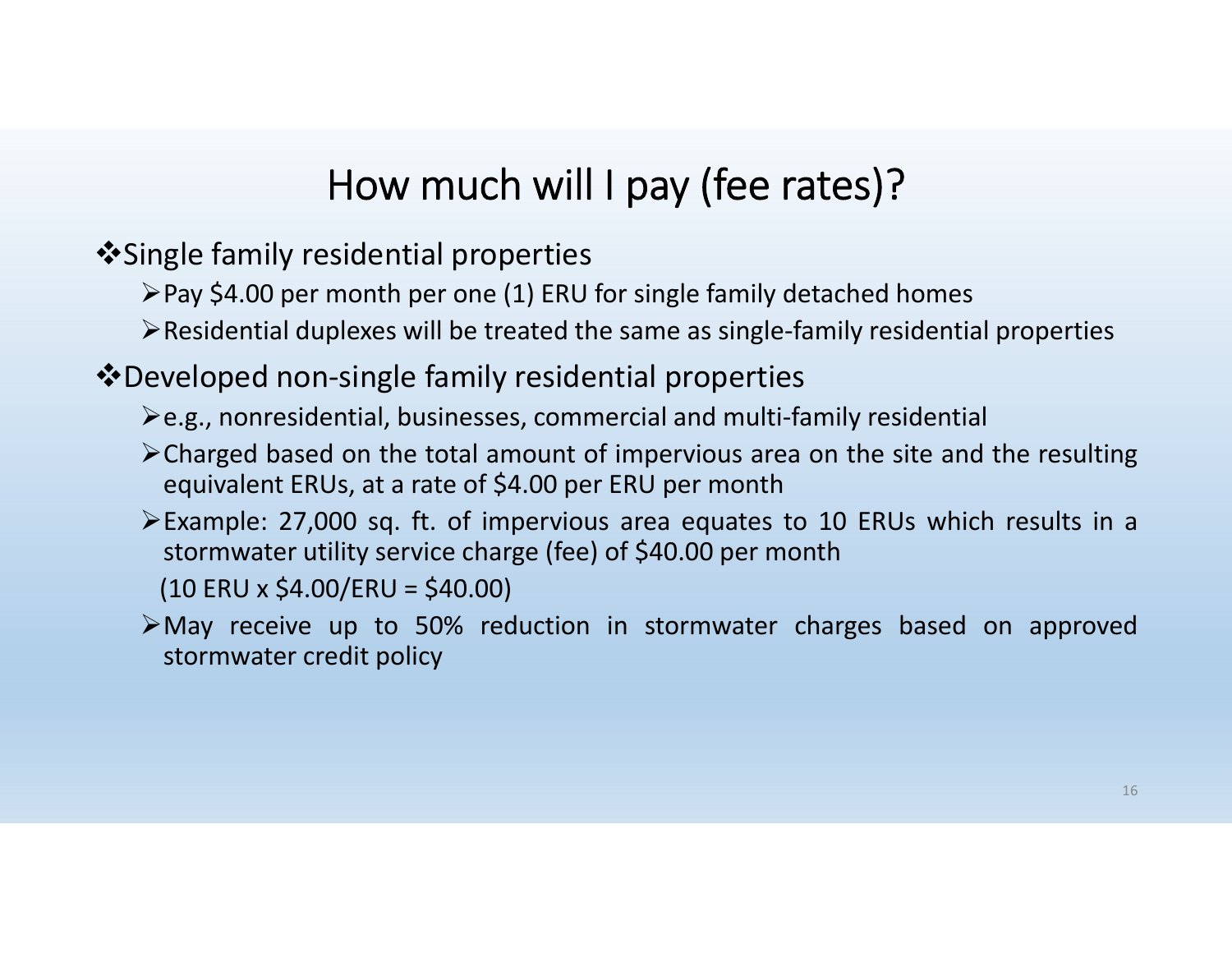# Can adjustments be made?

- $\dots$  Developed non-single family residential properties
	- May petition for adjustments to their stormwater utility fee based on applied for and approved credits in the Stormwater Utility Plan
- All properties: grounds for adjustments of the fee are defined in the Stormwater Utility Plan:
	- $\triangleright$  An error was made regarding the calculation of the impervious area of developed non‐single family residential properties
	- $\triangleright$ The fee for developed single family residential properties is a flat fee and cannot be appealed
	- $\triangleright$  The property is exempt from the fee, but received a bill in error
	- $\triangleright$  The identification of the property owner billed is in error
	- $\triangleright$  There is a mathematical error in calculating the stormwater utility fee
	- An approved credit for non‐single family developed properties was incorrectly applied

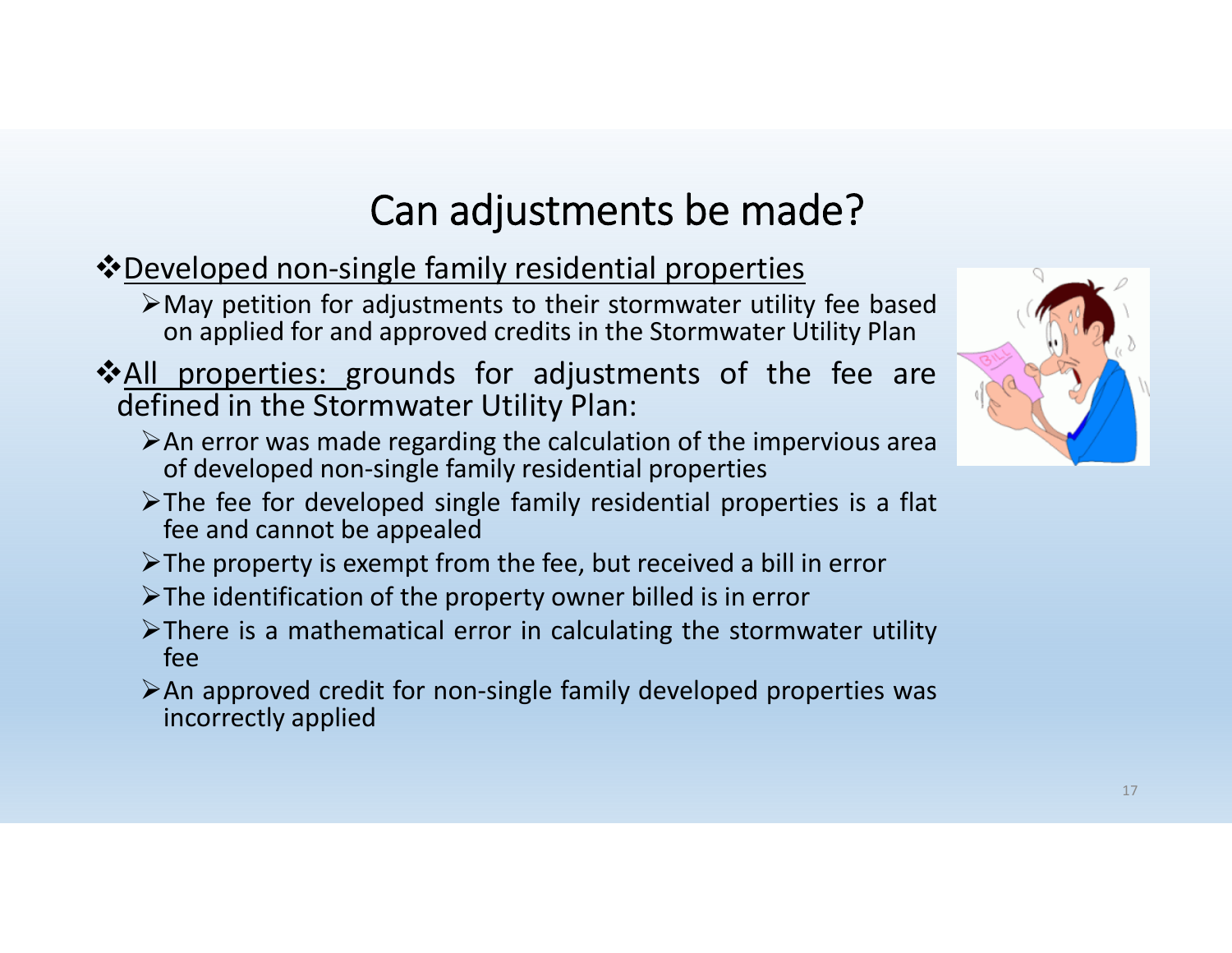# Who will be exempt from the fee?

### **❖ADJUSTMENTS OR EXEMPTIONS ALLOWED:**

- $\triangleright$  Village, township, county, state and federal properties will be exempt since they are responsible for their own stormwater programs and meeting stormwater regulations
- Undeveloped or vacant properties containing less than 250 square feet of impervious area will be exempt
- Non‐single family residential properties that are developed will be eligible for stormwater utility credits when defined criteria are met

#### **❖ ADJUSTMENTS OR EXEMPTIONS NOT ALLOWED:**

- Income level
- $\triangleright$  Tax exempt status
- $\triangleright$  Non-profit status

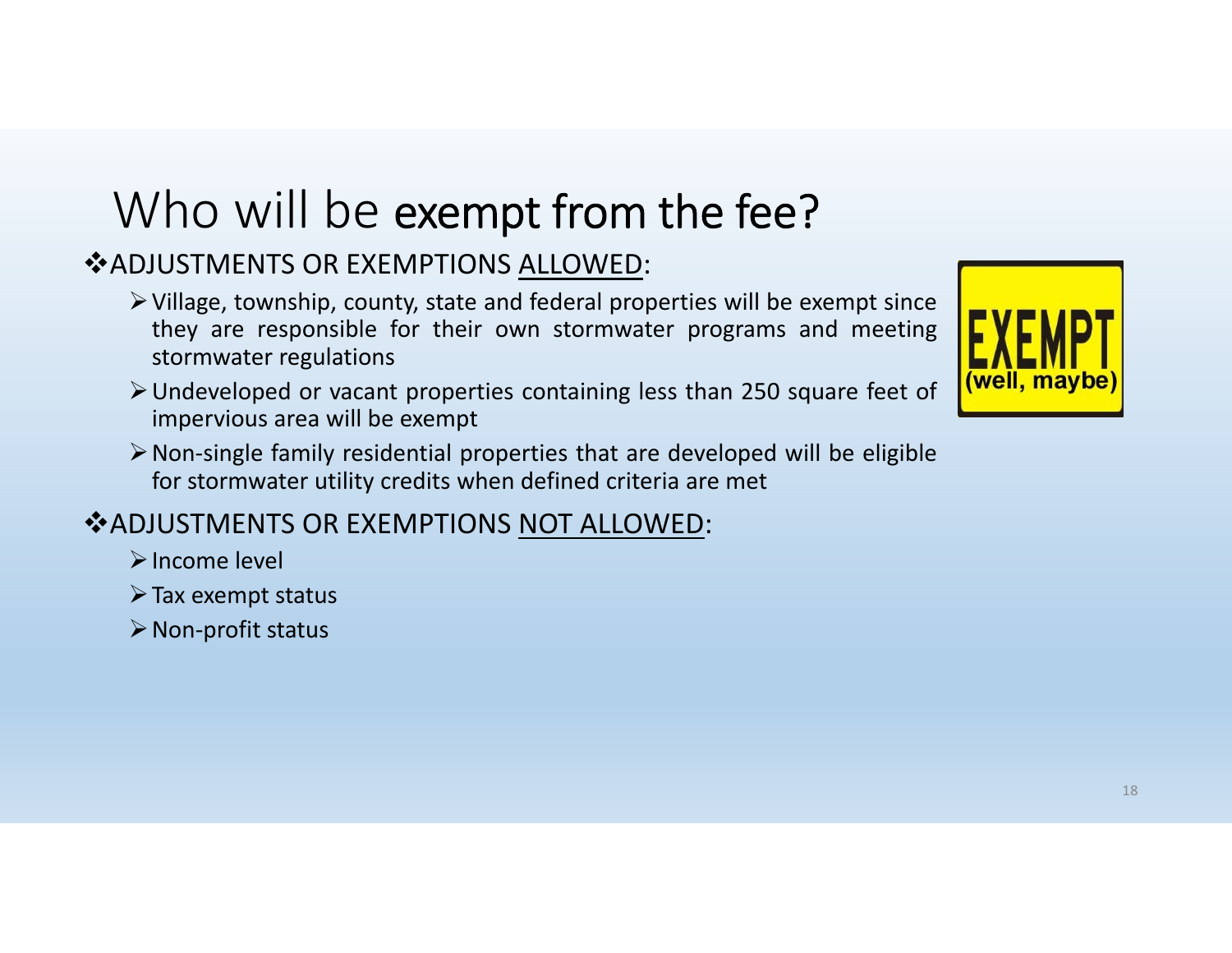### What are credits?

 $\dots$ **Stormwater credit** 

- $\triangleright$  Is a reduction in a portion of the stormwater utility service charge for certain qualifying activities
- Limited to not exceed 50% of the service charge (fee)
- $\triangleright$  Can't be less than 1 ERU

### $\dots$  **Given to:**

- $\triangleright$  Reduce the impact of increased stormwater runoff
- $\triangleright$  Reduce the Village's costs of providing stormwater management
- Creates green infrastructure and/or improves the environment

### \*Requirements to receive:

- Meet certain criteria and conditions
- $\triangleright$  Submit application
- $\triangleright$  Must be approved by the Village of Buckeye Lake